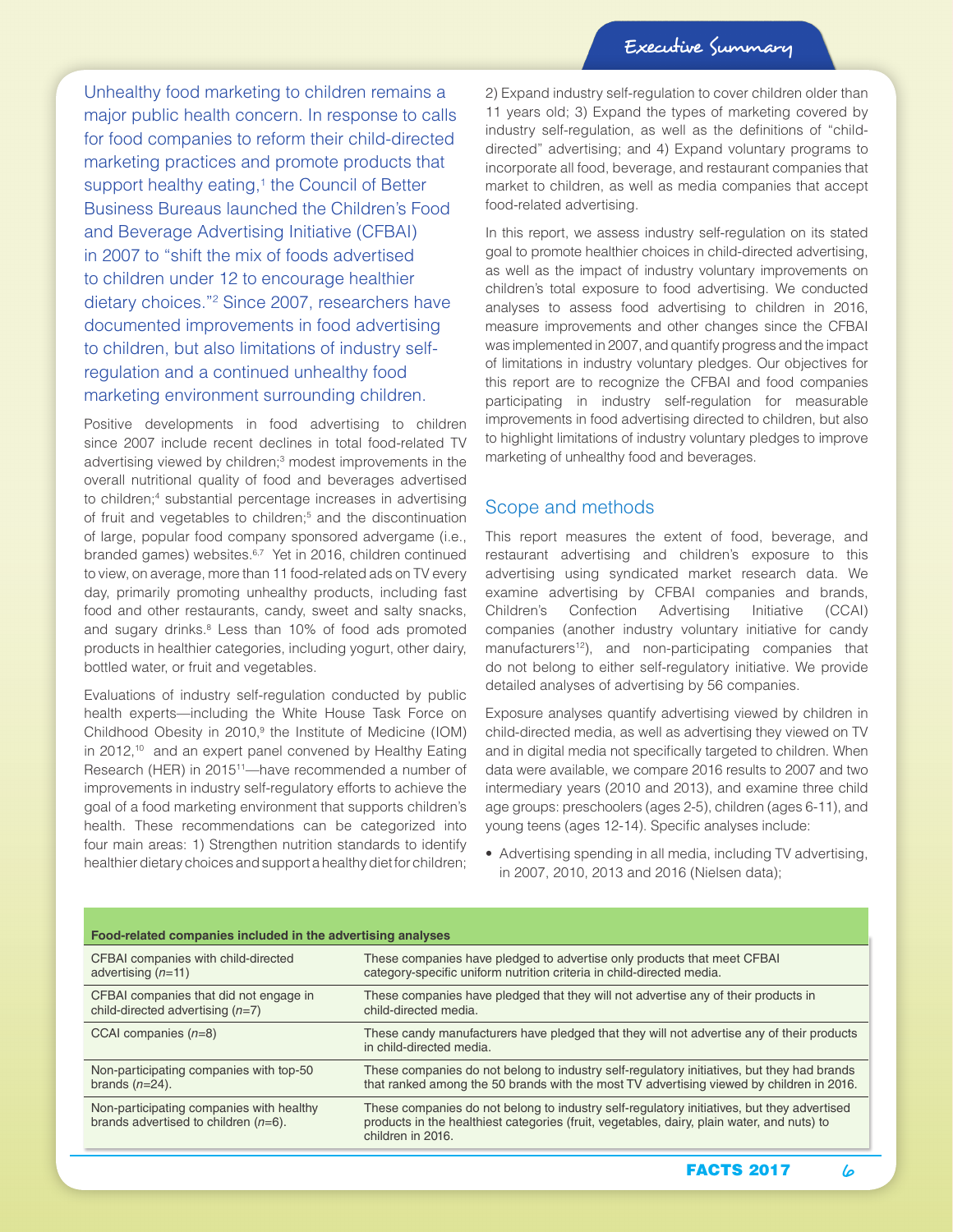- TV advertising exposure by different age groups, including ads on children's TV and other types of programming, in 2007, 2010, 2013, and 2016 (Nielsen data);
- Child and teen visits to food, beverage, and restaurant company websites in 2016 (comScore data);
- Banner advertising placed on third-party websites in 2016, including kids' websites and social media sites (comScore data); and
- Popularity of and activity on food company-sponsored social media pages (Facebook, Twitter, Instagram, and YouTube) in 2016 (Unmetric data).

In addition, we assess the nutritional quality of products that CFBAI companies included on their lists of products that may be in child-directed advertising, as well as additional products offered by these same brands, as of May 2017. We use three standards to evaluate nutritional quality: CFBAI categoryspecific uniform nutrition criteria used by CFBAI companies to identify healthier dietary choices that could be featured in child-directed advertising,13 Smart Snacks nutrition standards for products that can be sold to children in schools,<sup>14</sup> and NPI scores of overall nutrition content used to identify products that can be advertised to children in the United Kingdom.15

#### Key findings

Despite a 7% increase in total advertising spending by food, beverage, and restaurant companies from 2007 to 2016, children viewed fewer food-related TV ads in 2016 than in 2007, the year the CFBAI was implemented.

- In 2016, more than 20,300 food, beverage, and restaurant companies spent approximately \$13.5 billion in advertising in all media.
- The 56 companies in our analysis were responsible for 71% of all food-related advertising spending and approximately 85% of TV food advertising viewed by children in all age groups in 2016.
- The number of food-related TV ads viewed by children in all age groups declined from 2007 to 2016 – by 4% for preschoolers (ages 2-5), 11% for children (ages 6-11), and 14% for young teens (ages 12-14).
- However, exposure to food-related TV advertising by children (ages 2-14) continued to average 10 to 11 ads per day in 2016, or approximately 4,000 ads for the year.<sup>i</sup>

Various trends have affected children's total exposure to foodrelated TV advertising, in both positive and negative directions.

- The number of food-related ads viewed on children's TV programming declined steadily from 2007 to 2016, by approximately 45% for preschoolers, children, and young teens.
- Furthermore, children in all age groups spent less time watching TV in 2016 than in 2013, including reductions of 15% for preschoolers, 20% for children, and 30% for young teens, which also contributed to declines in the number of food ads viewed.
- By contrast, the number of food-related ads shown per hour of TV viewing increased for all age groups except preschoolers during this time, due to an increase in ads on other (not children's) TV programming. In 2016, children and young teens, respectively, viewed 4.1 and 4.9 foodrelated ads per hour of TV watched.
- Children and preschoolers (but not young teens) viewed substantially more food-related ads on non-children's TV programming in 2016 than in 2007, increasing by 42% for preschoolers and 26% for children.

## Advertising by CFBAI companies

As of 2016, 18 companies participated in the CFBAI, including seven companies that pledged to not direct any advertising to children under age 12, and 11 companies with some childdirected advertising. CFBAI companies with child-directed advertising included 47 different brands on their lists of

| Definitions of CFBAI company pledge terms                                                                                                                                                                                                                                                                                                                                                                                                                                                                                                           |                                                                                                                                                                                                                                                                                                                            |
|-----------------------------------------------------------------------------------------------------------------------------------------------------------------------------------------------------------------------------------------------------------------------------------------------------------------------------------------------------------------------------------------------------------------------------------------------------------------------------------------------------------------------------------------------------|----------------------------------------------------------------------------------------------------------------------------------------------------------------------------------------------------------------------------------------------------------------------------------------------------------------------------|
| <b>CFBAI</b> listed brands                                                                                                                                                                                                                                                                                                                                                                                                                                                                                                                          | Brands from CFBAI companies with products that participants indicated "meet the CFBAI category-specific<br>uniform nutrition criteria that may be in child-directed advertising" (CFBAI product list, July 2016). <sup>16</sup> Of note,<br>not all products that met CFBAI nutrition criteria were included on this list. |
| <b>CFBAI</b> listed products                                                                                                                                                                                                                                                                                                                                                                                                                                                                                                                        | Individual products included on the CFBAI product list.                                                                                                                                                                                                                                                                    |
| Non-listed products                                                                                                                                                                                                                                                                                                                                                                                                                                                                                                                                 | Individual products from CFBAI listed brands that were not included on the CFBAI product list.                                                                                                                                                                                                                             |
| CFBAI non-listed brands                                                                                                                                                                                                                                                                                                                                                                                                                                                                                                                             | Brands from CFBAI companies that did not have any products on the CFBAI product list. All products offered by<br>these brands were "non-listed."                                                                                                                                                                           |
| For example: General Mills is a CFBAI participating company that has child-directed advertising. Cheerios is one of the company's CFBAI<br>listed brands. General Mills listed three Cheerios products (original Cheerios, Honey Nut Cheerios, and Banana Nut Cheerios) that met<br>CFBAI nutrition criteria and might be in child-directed advertising (i.e., CFBAI listed products). Cheerios also offered 10 products (e.g.,<br>Frosted Cheerios, Fruity Cheerios) that were not included on the CFBAI product list (i.e., non-listed products). |                                                                                                                                                                                                                                                                                                                            |

i. These numbers exclude spot-TV advertising as Nielsen does not provide all relevant age breaks for spot-TV GRPs.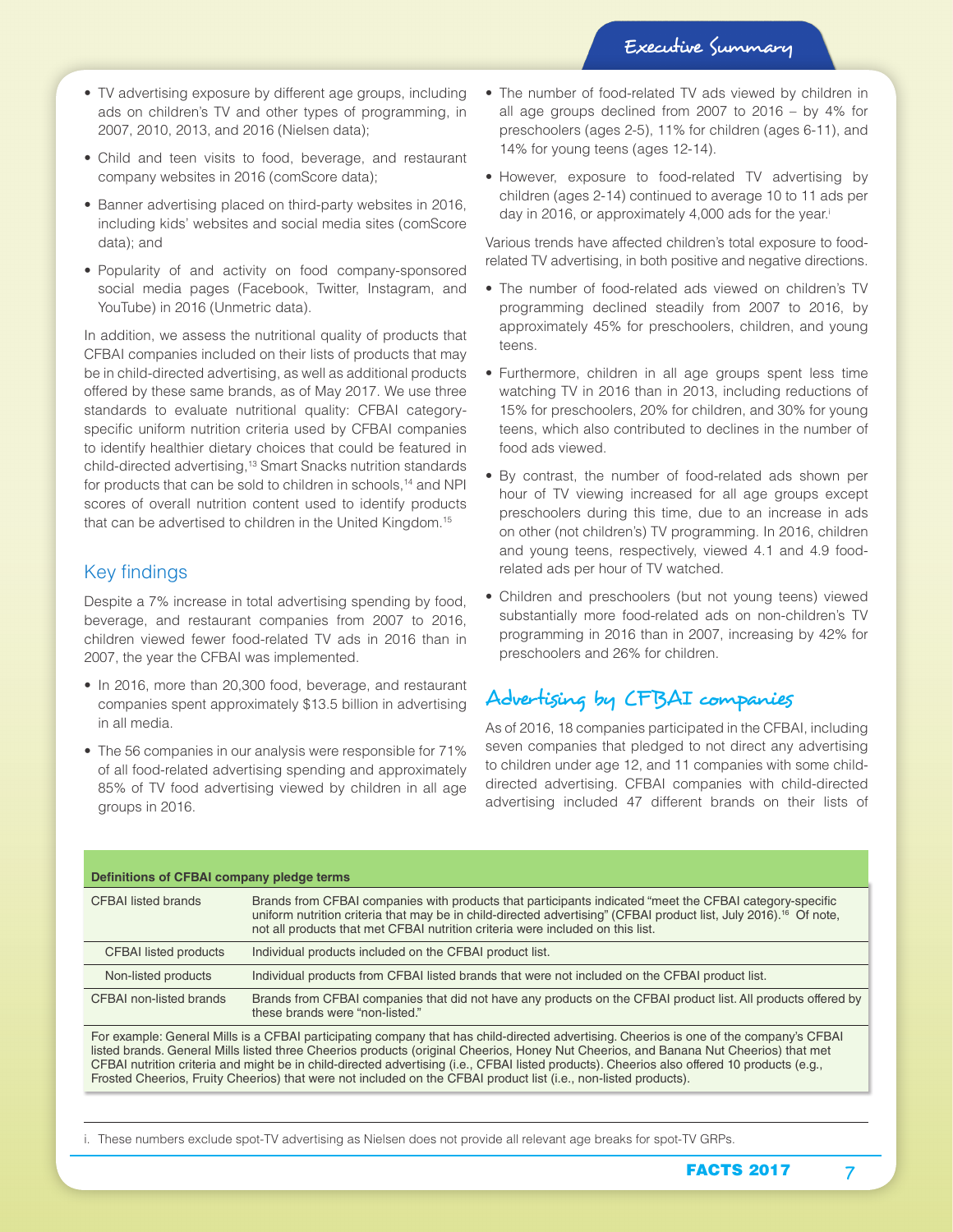products that may be featured in child-directed advertising as of July 2016 (i.e., CFBAI listed brands).

CFBAI companies spent \$6 billion and contributed 44% of total food-related **advertising spending** on all types of traditional media in 2016.

- A relatively small amount (\$735 million, 12% of this total) was spent on advertising for brands with products that may be featured in child-directed advertising (i.e., CFBAI listed brands).
- From 2007 to 2016, companies with child-directed advertising reduced their total advertising spending by 14%, including a 4% reduction for CFBAI listed brands. On the other hand, total advertising spending by the seven CFBAI companies that pledged to not engage in any childdirected advertising increased by 15%.

CFBAI companies also placed more than one-half of all food-related **TV advertisements viewed by children** on all types of TV programming, averaging 5.4 ads viewed per day by preschoolers and 6.1 ads viewed by children in 2016. However, CFBAI companies reduced total advertising viewed by children following CFBAI implementation in 2007.

- On children's TV programming, CFBAI companies placed more than 60% of ads viewed by preschoolers and approximately 70% of ads viewed by children and young teens.
- From 2007 to 2016, the number of CFBAI company ads viewed on children's TV declined by approximately 50% for all age groups examined in this report.
- Children's exposure to CFBAI company ads on other types of TV programming also declined during this time, but at lower rates (by 4% for preschoolers, 18% for children, and 31% for young teens).

Despite compliance with their pledges, children continued to view on average 3.1 ads per day in 2016 for CFBAI non-listed brands that companies indicated could not be featured in child-directed advertising.

- Less than one-half of TV ads for all CFBAI company brands viewed by preschoolers (44%) and children (48%) were for listed brands that companies indicated may be featured in child-directed advertising.
- It is important to note that ads for brands that were not included on CFBAI product lists did not appear on children's TV programming, so companies did comply with their pledges to not advertise these products in child-directed media. Nonetheless, they represented more than one-half of TV ads viewed by preschoolers and children from CFBAI companies.
- Furthermore, some CFBAI companies that pledged to not engage in any child-directed advertising increased the

number of total TV ads viewed by children (on all types of programming) from 2007 to 2016, including an increase of 51% for Coca-Cola and a more than five-fold increase for Hershey.

**On the internet**, CFBAI pledges cover advertising on thirdparty websites where children comprise 35% or more of visitors. However, third-party websites consisting of primarily child-directed content (i.e., kids' websites, identified by comScore), did not always meet the CFBAI definition of childdirected advertising.

- CFBAI companies placed 93% of all food-related banner advertising viewed on third-party kids' websites in 2016, totaling 473 million ad impressions (i.e., the number of times ads were viewed by all visitors combined).
- The majority of banner ads placed by CFBAI companies on kids' websites appeared on ten sites, including Roblox. com, PopTropica.com, and ABCYA.com. Children (ages  $2-12$ <sup>ij</sup> were approximately two to three times more likely to visit kids' websites than were adults. However, just five of the 10 would qualify as child-directed according to the CFBAI definition (i.e., ≥35% child audience).
- Seventy percent of CFBAI company banner ads placed on kids' websites promoted CFBAI listed brands. The remaining ads did not promote products that CFBAI companies had listed as products that may be in childdirected advertising. However, due to the more limited CFBAI definition of child-directed websites, these ads likely did not violate companies' pledges.

CFBAI companies also maintained 152 websites with enough child visitors to measure in comScore, although the majority of these sites attracted fewer than 1,000 children (ages 2-12) per month.ii

- Children were approximately twice as likely to visit websites for CFBAI listed brands that may be in child-directed advertising compared with older visitors, but just four of the 17 websites for CFBAI listed brands would qualify as childdirected, according to the CFBAI definition (i.e., ≥35% child audience).
- The remaining 135 CFBAI company websites promoted non-listed brands that CFBAI companies had not included on lists of products that may be in child-directed advertising. None of these sites met the CFBAI definition of child-directed, but 30% of visitors to one Coca-Cola site (Coca-ColaStore.com) were children (ages 2-12).
- McDonalds.com (a site promoting all McDonald's products) attracted more child visitors than any other CFBAI company website in 2016 (86,000 per month), followed by two websites for CFBAI listed brands: HappyMeal.com (62,000) and Lunchables (44,000).

ii. comScore defines children as ages 2 to 12. It does not provide data on the age group defined by the CFBAI as children (i.e., ages 2-11).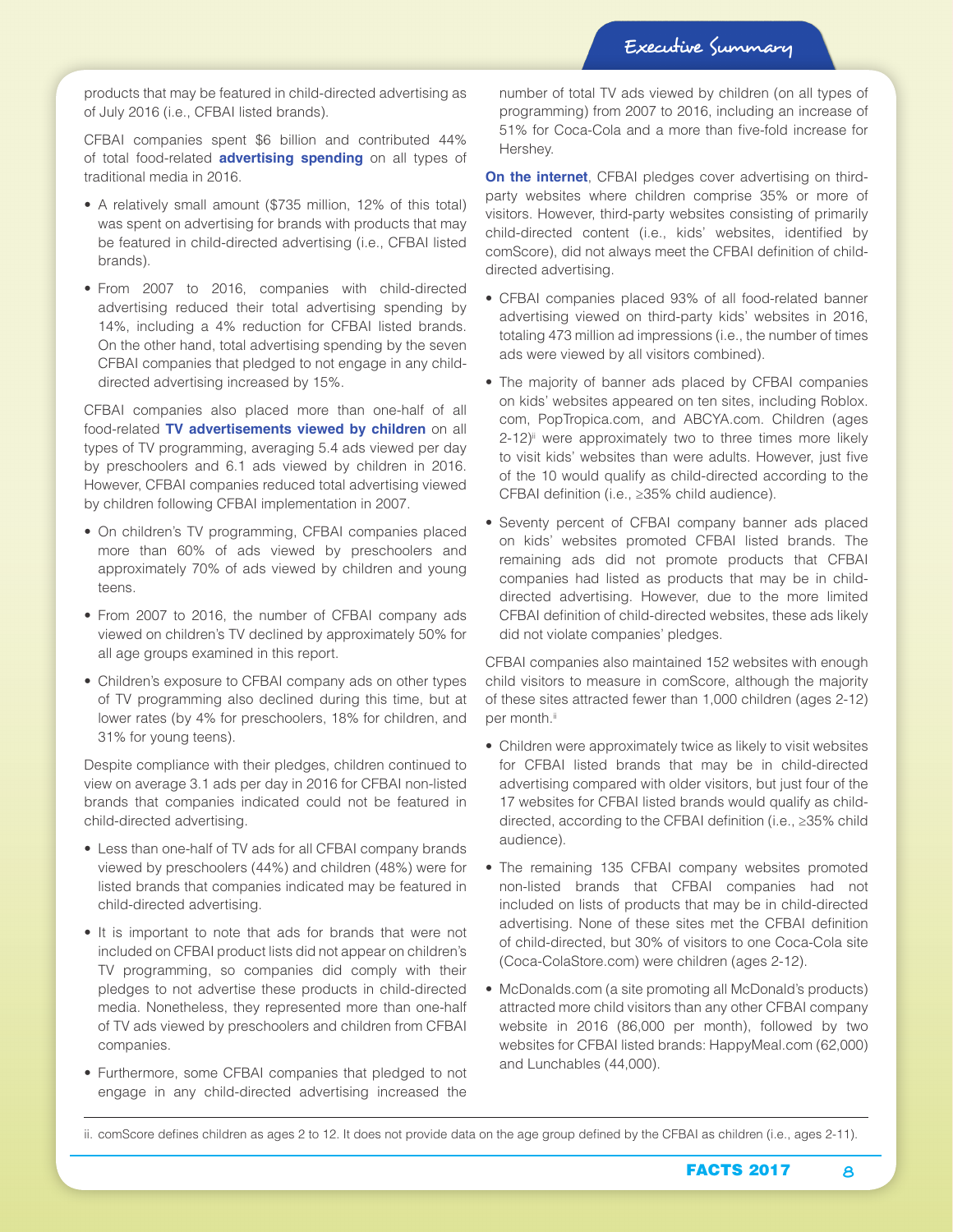• Since 2009, many CFBAI company websites that were popular with children have been discontinued, including four sites that averaged more than 60,000 child visitors monthly (Millsberry.com, McWorld.com, AppledJacks. com, and Postopia.com). The numbers of children visiting the remaining websites declined dramatically from 2009 to 2016, by 80% or more for the majority of the most popular websites in 2009.

**Social media marketing** is not exclusively directed to children, and CFBAI company pledges do not cover this form of marketing. However, previous research has shown that companies have increased their spending on social media marketing directed to youth,<sup>17</sup> and some social media platforms (including Instagram and YouTube) have wide appeal for youth (including children under 13).<sup>18,19</sup>

- Nearly all CFBAI companies and approximately one-half of CFBAI listed brands maintained social media accounts on two or more social platforms (Facebook, Twitter, Instagram, and/or YouTube), with many attracting millions of fans, followers, or views and posting frequently.
- Some CFBAI listed brands with little or no traditional advertising were among the most popular on social media, including Eggo, Quaker, and Popsicle. Bolthouse Farms had the most active social media accounts across all platforms, but did not advertise in any traditional media in 2016.

#### Nutritional quality of CFBAI company listed brands

CFBAI category-specific uniform nutrition criteria to determine which products would qualify for child-directed advertising were implemented in 2013.20 The standards set different criteria for 10 different categories of food and drink products, but all criteria were consistent across all participating companies. These criteria specify limits on calories, saturated fat, sodium, and total sugar, and also require products to include a specified amount of nutrient components to encourage, including fruit, vegetables, dairy, and/or whole grain, or fortification. The CFBAI regularly publishes lists of products that meet these criteria and that participating companies have indicated might be advertised in child-directed media.

- As of January 2017, the eleven CFBAI companies with child-directed advertising listed 319 products from 47 brands that met CFBAI category-specific uniform nutrition criteria and might be in child-directed advertising.
- One-third of listed products were yogurts, while meals and entrees, fruit-flavored drinks, sweet and savory snacks, and breakfast cereals comprised another 50%. There was only one vegetable and no fruit on the list (excluding side items in fast food kids' meals).

The majority of products included on CFBAI lists of products that may be in child-directed advertising did not meet Smart Snacks and/or NPI standards due to excessive sugar, fat, and/ or sodium content, and most did not contain fruit, vegetables, or whole grains. In addition, the strength of CFBAI uniform criteria varied widely by category.

- All CFBAI listed yogurts had healthy NPI scores and 89% met Smart Snacks standards for nutrients to limit.
- Listed meals and entrees all had healthy NPI scores for overall nutrition content, but 19% did not meet Smart Snack standards due to calories, saturated fat, and/or sodium that exceeded per serving limits.
- Most breakfast cereals (84%) did not have healthy NPI scores, but approximately 60% met Smart Snacks limits for the serving size listed on nutrition facts panels.
- More than 80% of products in other CFBAI categories (other grains and items not in other categories; cheese; and nut butters) did not meet either NPI or Smart Snacks standards, including Betty Crocker Fruit Snacks, Goldfish crackers, and Popsicles.

More than one-half (55%) of the products (*n*=386) offered by brands with child-directed advertising *were not* included on their lists of products that may be featured in child-directed advertising (i.e., non-listed products). Therefore, CFBAI pledges allow companies to advertise brands directly to children even when the majority of products offered by that brand do not meet CFBAI nutrition standards, providing that the ads show only listed products (e.g., at the end of the ad) or a brand logo without any products.

- Non-listed products were less likely than listed products to meet all three nutrition standards, including CFBAI nutrition criteria. For example, 32% of non-listed yogurt products, 55% of cereals, and 99% of meals and entrees did not meet CFBAI nutrition criteria, compared with 6% or less of listed products from the same brands.
- Categories with more non-listed than listed products included meals and entrees; other grains, vegetables and items not in other categories (including breakfast cereals); and beverages.

### CFBAI company advertising to young teens (ages 12-14)

CFBAI company improvements in advertising to children under age 12 have had limited benefit for young teens (ages 12-14), who primarily view advertising in media that does not meet CFBAI definitions for child-directed. Some CFBAI companies appeared to directly targeting young teens with ads for candy, sugary drinks, snack foods, and fast food.

- In 2016, young teens viewed 39% fewer ads for CFBAI listed brands than did children (ages 6-11) covered by CFBAI pledges, but 30% more ads for non-listed brands.
- CFBAI brands that appeared to target young teens directly as evidenced by the greatest disparities between ads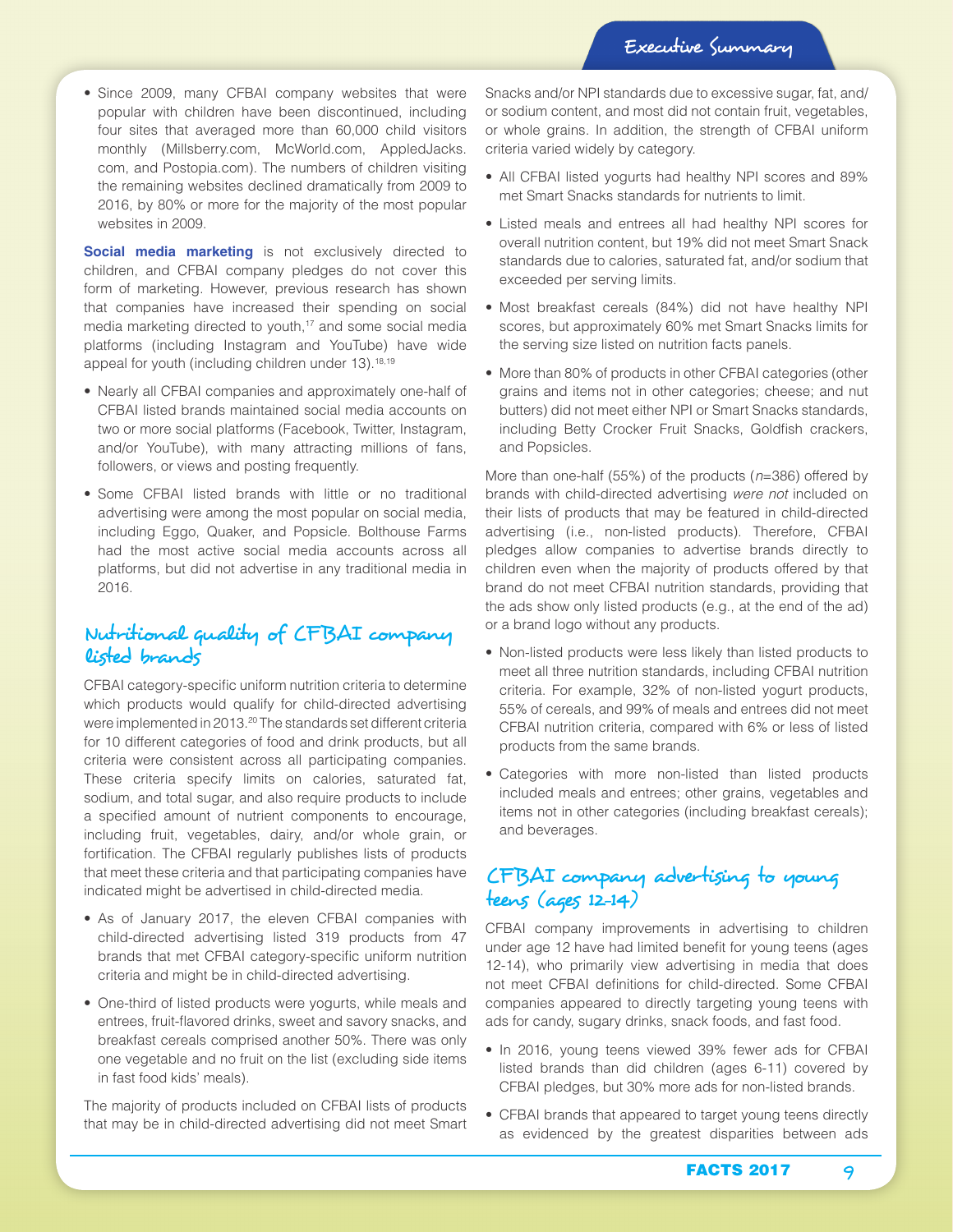viewed by young teens versus children included one candy brand (M&Ms), three sugary drinks (Gatorade, Mountain Dew, and Pepsi), and two snack foods (Doritos and Cheetos).

• Young teens saw 45% to 68% more TV ads than children saw for candy, sugary drink, and snack food brands from CFBAI companies, as well as 32% more ads for fast food products (i.e., not kids' meals) from CFBAI companies that were not approved for advertising to children.

#### Advertising by CCAI companies

In 2016, the Council of Better Business Bureaus (CBBB) in partnership with the National Confectioners Association, launched the CCAI.<sup>21</sup> Eight candy companies pledged that they will not advertise directly to children under 12. CCAI companies have kept their pledges not to advertise in media directed to children under 12, although five of the eight CCAI companies also had little or no advertising in any media prior to 2016, before their pledges were implemented.

- Combined, CCAI companies combined spent \$18 million on all types of advertising in 2016 (approximately 0.1% of all food-related advertising spending), a decline of 47% from 2013, when they spent \$34 million.
- In 2016, only Ghirardelli Chocolate and Jelly Belly advertised on TV (but they did not advertise on children's TV). Preschoolers and children viewed, on average, just 5.0 and 4.3 total TV ads, respectively, for these companies in 2016.
- From 2013 to 2016, Ghirardelli Chocolate decreased TV advertisements viewed by children by almost one-half, while Just Born discontinued its TV advertising altogether.
- On the other hand, Jelly Belly more than doubled its total advertising spending during this time, and the number of TV ads viewed by children increased eight-fold (although the numbers are small).

## Advertising by non-participating companies

The voluntary nature of industry self-regulation may present its most consequential limitation. Since 2007, a small number of non-participating companies have significantly increased their advertising – both in children's TV and other types of media viewed by large numbers of children – which has largely offset reduced advertising by CFBAI participants.

• The 24 non-participating companies with top-50 brands examined in this report spent \$3.4 billion in total advertising in 2016, one quarter of advertising spending by all food, beverage, and restaurant companies.

- These companies also were responsible for approximately 30% of TV ads viewed by preschoolers, children, and young teens in 2016, averaging 2 to 3 ads viewed per day by children in these age groups.
- Preschoolers' total exposure to advertising by these nonparticipating companies increased by 66% from 2007 to 2016, and children's exposure increased 46%, while exposure by teens increased at a much lower rate of 17%.

Seven non-participating companies targeted advertising for one or more brands directly to children under 12 in 2016, iii including two fast food restaurants (Subway and Sonic kids' meals), two casual restaurants (Chuck E. Cheese's and Dave & Buster's), two candy companies (Topps and Perfetti Van Melle), and The Bel Group (Laughing Cow and BabyBel cheeses).

- From 2007 to 2016, these companies increased their total advertising spending by 45%.
- More than 80% of TV ads for these companies viewed by preschoolers and children were shown on children's programming, and from 2007 to 2016 they increased the number of ads viewed by preschoolers and children on children's TV by 36% and 27%, respectively.
- Chuck E. Cheese's and Topps child-targeted candy brands were responsible for almost three-quarters of advertising to children by non-participating companies on children's TV in 2016, totaling 212 TV ads viewed by preschoolers and 201 ads viewed by children.

The 12 non-participating fast food restaurants in this category spent \$2.7 billion on advertising (excluding kids' meals advertising) in 2016, an increase of \$640 million (22%) compared with 2007.

- Preschoolers and children saw 600 and 644 TV ads, respectively, from these restaurants in 2016, increases of 95% and 61% compared to 2007.
- Although young teens saw approximately one-third more ads for these restaurants (835) in 2016 than did younger children, their exposure increased at a much lower rate (+17%) from 2007 to 2016.
- Some fast food restaurants advertised products that were not kids' meals on children's TV programming, including Sonic, Subway, Wendy's, and Papa John's. However, 97% of nonparticipating fast food restaurant ads viewed by preschoolers and children appeared on other types of programming.

Despite a 5% decline in advertising spending by seven additional non-participating casual restaurants from 2007 to 2016, TV advertising viewed by preschoolers and children for these restaurants increased by 59% and 46%, respectively, during this time.

iii. These companies advertised at least one brand on children's TV and children viewed relatively more ads for the brand compared with adults.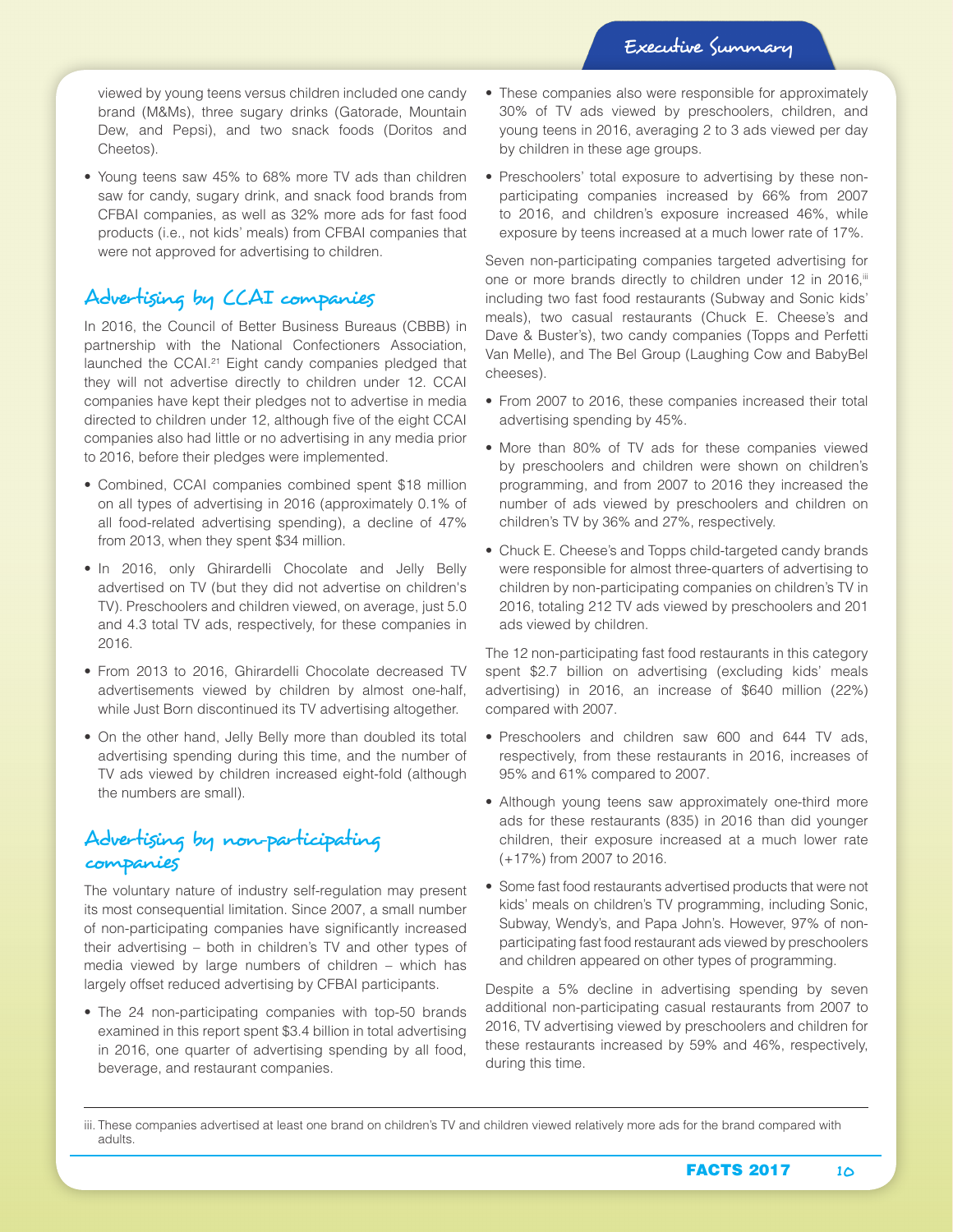- In total, children and preschoolers viewed, on average, 195 and 185 TV ads, respectively, in 2016, led by Applebee's and Olive Garden.
- However, Denny's was the only restaurant in this category to advertise on children's TV.

The non-participating companies examined placed fewer banner ads on third-party kids' websites compared with CFBAI companies, but most maintained their own websites, and many of these sites ranked among the most popular food company sites with children.

- Chuck E. Cheese's and five fast food and other casual restaurants placed more than 1 million banner ads each on kids' websites in 2016.
- Chuck E. Cheese's had the most child visitors to its website in 2016 (averaging 139,000 per month) compared with sites for all other non-participating companies.
- In addition, two fast food websites (PizzaHut.com and Dominos.com) averaged more than 100,000 child visitors per month.
- All 19 fast food and other casual restaurants examined maintained social media accounts in all four platforms examined. As a group, non-participating companies tended to have the most popular accounts on Facebook, Twitter, and Instagram.
- Fast food restaurants had the most popular Facebook and Twitter accounts of any type of company in our analysis, including a median 6.8 million Facebook fans per account.

### Advertising to children under age 6

These analyses also identify several significant concerns about food advertising viewed by children under age 6. Child development experts, including the American Psychological Association (APA), recommend that preschool-age children should not be exposed to any form of advertising due to young children's inability to distinguish between program and commercial content.<sup>22</sup> In recognition of this concern, all CFBAI companies with child-directed advertising, except McDonald's, have pledged that they will not advertise any of their products in media primarily directed to children under age 6.

CFBAI companies appear to have complied with these pledges. However, their pledges only apply to a small number of preschool TV networks that accept commercial advertising (primarily Nickjr. and Sprout). Furthermore, these pledges do not appear to have resulted in any improvements in advertising viewed by preschoolers (ages 2-5) relative to children (ages 6-11) since the CFBAI was implemented.

• In 2016, preschoolers viewed on average 1,985 ads from CFBAI companies, which was just 11% fewer ads than children viewed. In 2007, preschoolers had viewed 13% fewer ads than children viewed.

• Furthermore, differences in ads viewed by preschoolers relative to children varied widely by CFBAI company, especially for advertising in other (not children's) TV programming. In 2016 on other TV programming, preschoolers saw more ads for Mondelez, McDonald's, and Campbell Soup brands compared with children, the same number of ads for Hershey and Ferrero brands, and just 1% to 2% fewer ads for Nestle and ConAgra brands.

In addition, as noted earlier, from 2007 to 2016, the number of TV ads viewed by preschoolers for non-participating companies increased by two-thirds, including a 35% increase by these companies advertising on children's TV programming.

- Chuck E. Cheese's had the most TV advertising to preschoolers under age 6 of any single brand in our analysis, averaging 147 ads viewed in 2016, 88% of them appeared on children's TV programming. In addition, preschoolers saw 35% more ads for Chuck E. Cheese's than children (ages 6-11) saw.
- Chuck E. Cheese's, Bel Brands, and four additional nonparticipating companies in our analysis advertised on preschool TV networks (Nickjr. and Sprout) in 2016, totaling 60 ads viewed per preschooler and approximately three times as many ads viewed on these networks than in 2013. Of note, there was no TV advertising on preschool TV programming in 2007.

### Advertising by companies with healthy brands

The only evidence of increased advertising to children for healthy products that they should be encouraged to consume (e.g., fruit and vegetables, nuts, plain water, or milk) was by a small number of companies that did not participate in the CFBAI.

- These six companies Wonderful Company, MilkPEP, Dole Food, Chobani, Birds Eye, and WhiteWave Foods Co. (Silk almond milk) – spent just \$291 million in total advertising in 2016, which represented less than 1% of all food-related advertising spending.
- They represented 3% or less of all TV food advertisements viewed by children, averaging approximately 110 ads viewed by preschoolers and children for these companies combined in 2016.
- However, children's exposure to TV advertising for healthy brands increased five-fold or more from 2007 to 2016, and most of these companies' healthy brands placed some advertising on children's TV.
- In contrast to relatively little advertising in traditional media, most of these companies maintained popular and active social media accounts, averaging 3.9 platforms per account.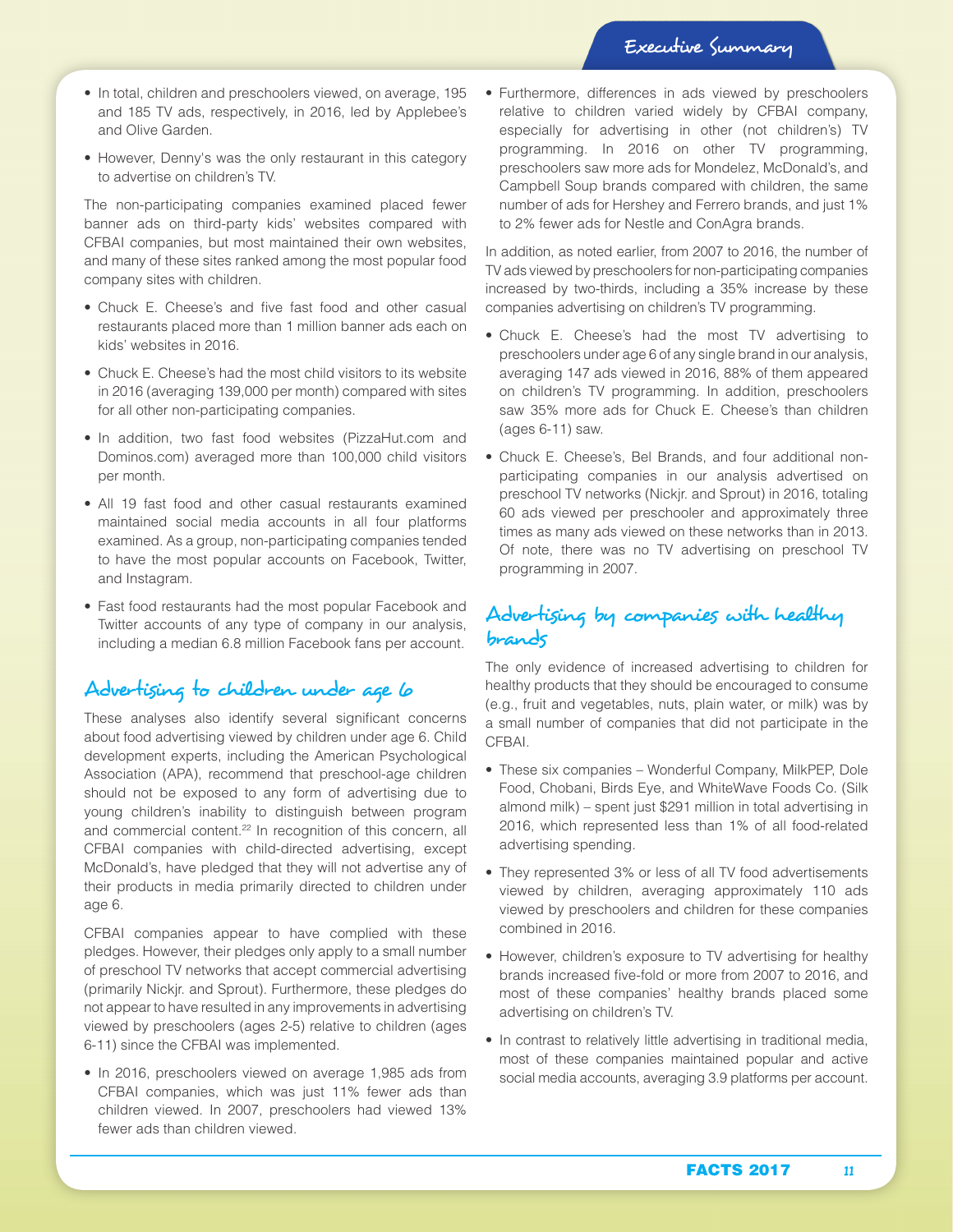#### **Conclusions**

These analyses confirm that CFBAI participating companies have largely complied with their pledges to only advertise products that meet CFBAI category-specific uniform nutrition criteria and are included on their lists of products that may be advertised in child-directed media.<sup>iv</sup> In total, CFBAI companies also reduced the number of food-related advertisements viewed by children for their brands, especially in child-directed media. In addition, candy companies in the CCAI complied with their pledges to not direct any advertising to children under 12.

However, these analyses also highlight the continued need for improvements in areas identified by public health experts as substantial limitations of industry self-regulatory programs: 1) Strengthen nutrition standards; 2) Expand the ages of children covered; 3) Expand the definition of "child-directed" advertising and the types of marketing covered; and 4) Expand participation in voluntary programs.

A strength of the analyses in this report is that they utilize publicly available syndicated market research data, including the same data that companies use. However, these data have some limitations. Research companies' definitions of childdirected media do not directly conform with CFBAI definitions. In addition, demographic data were not available to measure exposure by age to banner ads on third-party websites or social media fans or followers. Therefore, some analyses report exposure by individuals in all age groups. However, this information is important for understanding the entire food marketing landscape surrounding children.

These analyses also indicate the need for additional research in several areas to quantify opportunities for further improvements in industry self-regulation:

- Examine preschoolers' exposure to food advertising in more detail, including the commercial TV programming they regularly view, to identify potential actions to reduce their exposure.
- Analyze the types of programming where companies placed TV advertising viewed by disproportionately high numbers of young teens to identify programming where companies should focus efforts to reduce unhealthy food advertising.
- Examine the messages used in advertising viewed widely by children for brands that were not child-directed to examine the extent to which they utilized messages that appeal to children and their impact on children's attitudes.
- Measure children's access to and engagement with foodrelated marketing on social media.

# Recommendations

Numerous opportunities remain for all key actors to take action to improve the food marketing environment surrounding children.

**CFBAI companies** should address limitations of their pledges that allow participating companies to continue to advertise nutritionally poor food and drinks to children:

- Revise CFBAI category-specific uniform nutrition criteria to align with recommendations in the 2015 Dietary Guidelines for Americans.23 At a minimum, they should correspond with Smart Snacks nutrition standards.
- Only advertise brands in child-directed media when all products offered by the brand also meet nutrition standards for advertised products.
- $\bullet$  Implement HER recommendations<sup>24</sup> to not market to children up to age 14 and revise definitions of child-directed advertising to incorporate all marketing that appeals to children, including marketing in social media.
- Establish standards that effectively reduce preschoolers' exposure to food-related advertising, such as not advertising on children's TV programming during school-time hours.

**Non-participating food, beverage, and restaurant companies** must reduce children's exposure to their advertising for unhealthy products:

- Discontinue advertising for unhealthy products, including candy, restaurants, and fast food, during children's TV programming and other child-directed media.
- Fast food and other casual restaurants should take actions to reduce children's rapidly increasing exposure to their advertising in all media.
- The small number of companies that engage in the most unhealthy food advertising directed to children should join existing industry self-regulatory programs, such as the CFBAI or CCAI, or establish their own company policies.

**Media companies** should take action to improve advertising during children's programming on their networks:

- Children's TV networks and third-party websites should follow the lead of The Walt Disney Company<sup>25</sup> and set nutrition standards for all advertising placed by food, beverage, and restaurant companies.
- Preschool TV networks should not accept any advertising during preschool programming, due to young children's inability to distinguish between program and commercial content.26

iv. The only exception we found was banner advertising on kids' websites placed by CFBAI non-listed brands. However, we do not have data to determine whether these ads appeared on third-party websites that did not meet the CFBAI definition of child-directed (i.e., 35% or more of visitors were children under age 12).